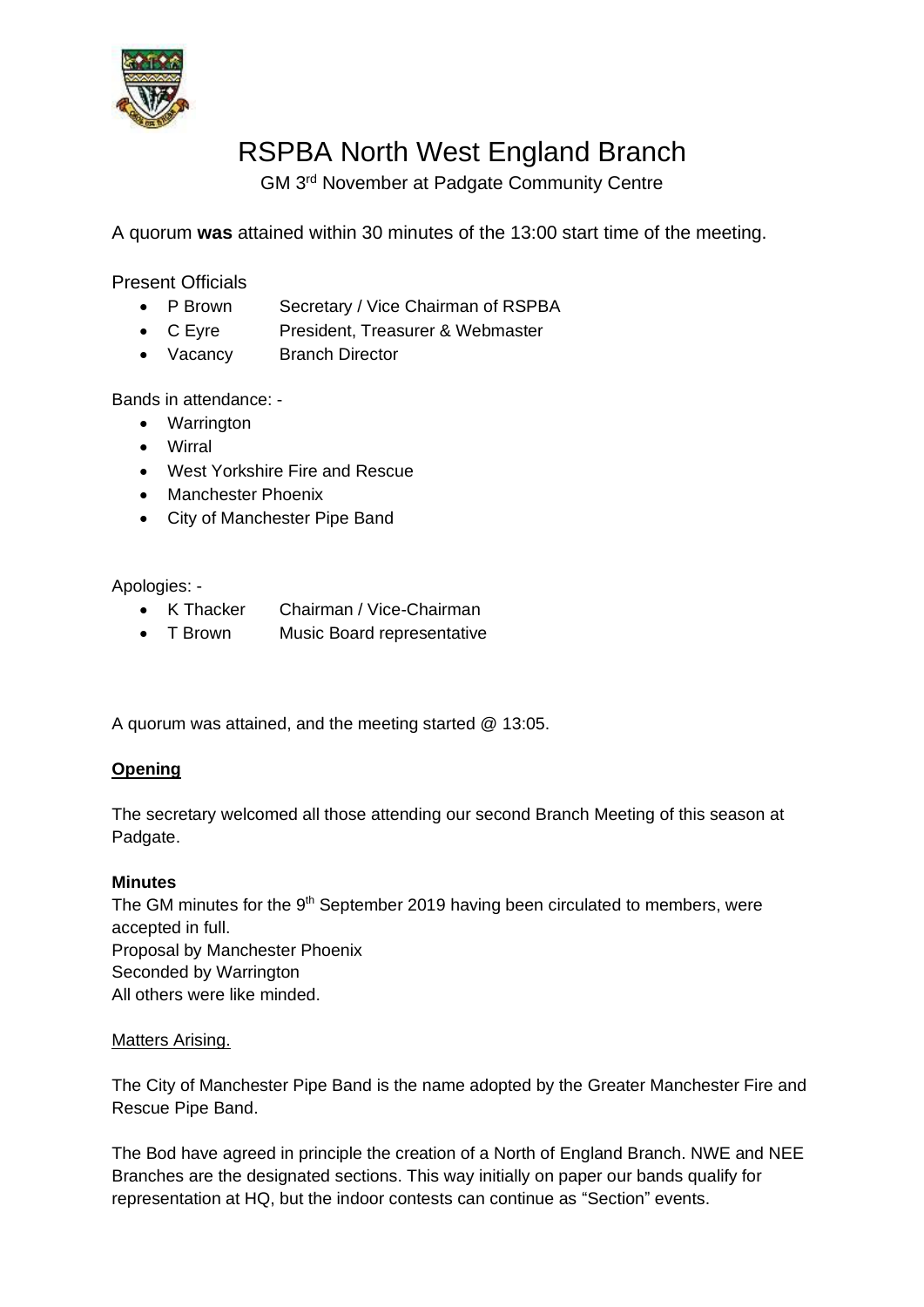## **Treasurers Report**

A profit and loss statement of accounts has been produced and forwarded to headquarters from the spreadsheet produced by the treasurer that shows a surplus for the year of £12.94.

The accounts having been circulated were approved Proposal by Warrington. Seconded by Manchester Phoenix. All others were like minded.

No expenditure due, however medals for next years contests will need to be sourced.

## **Directors Report**

The BoD was held on the  $5<sup>th</sup>$  October 2019. The key points for the branch to note are.

As noted in our accounts the Branch now has public liability insurance, arranged in conjunction with the RSPBA provider. Renewals will be progressed with each of the Branches at renewal in 2020.

Headquarters has received a request from South East Italy for bands to play at a festival. Any Band interested to obtain contact details from Headquarters and progress independently.

Braemar Highland Gathering have expressed an interest in hosting a Pipe Band Championship, this was passed to the North of Scotland Branch Directors to progress.

The Association is to produce Guidance on using Social Media Responsibly, as some postings are not acceptable to the association or members that have been targeted. Please consider the impact of postings, comments and like etc.

A decision on conferring procedures took place and it was agreed that time should be given to allow conferring after the last band had played, only then would the summary sheet be handed out by the Director.

It was agreed that the Summer School date be brought forward to 27<sup>th</sup> July 2020.

The rules relating to the taking of alcohol onto the March Past to be re-iterated to all bands as part of the entry forms for all Major Championships in 2020.

The Directors are to donate their allowance from the first couple of Championships in 2020 to the Association to assist with the refurbishment of HQ. This request would be extended to other officials and it was stressed that this was voluntary.

Marketing and Media reported that there had been 60 Facebook posts since January and traffic was increasing. For example: the announcement of next year's Championship dates received 22,000 views. A sponsoring of a slate initiative is being to raise funds for HQ.

Premises - the building is complete with snagging outstanding, there are some final bills to pay plus the furnishing of the rooms with Chairs and Desks. Some pictures have been posted.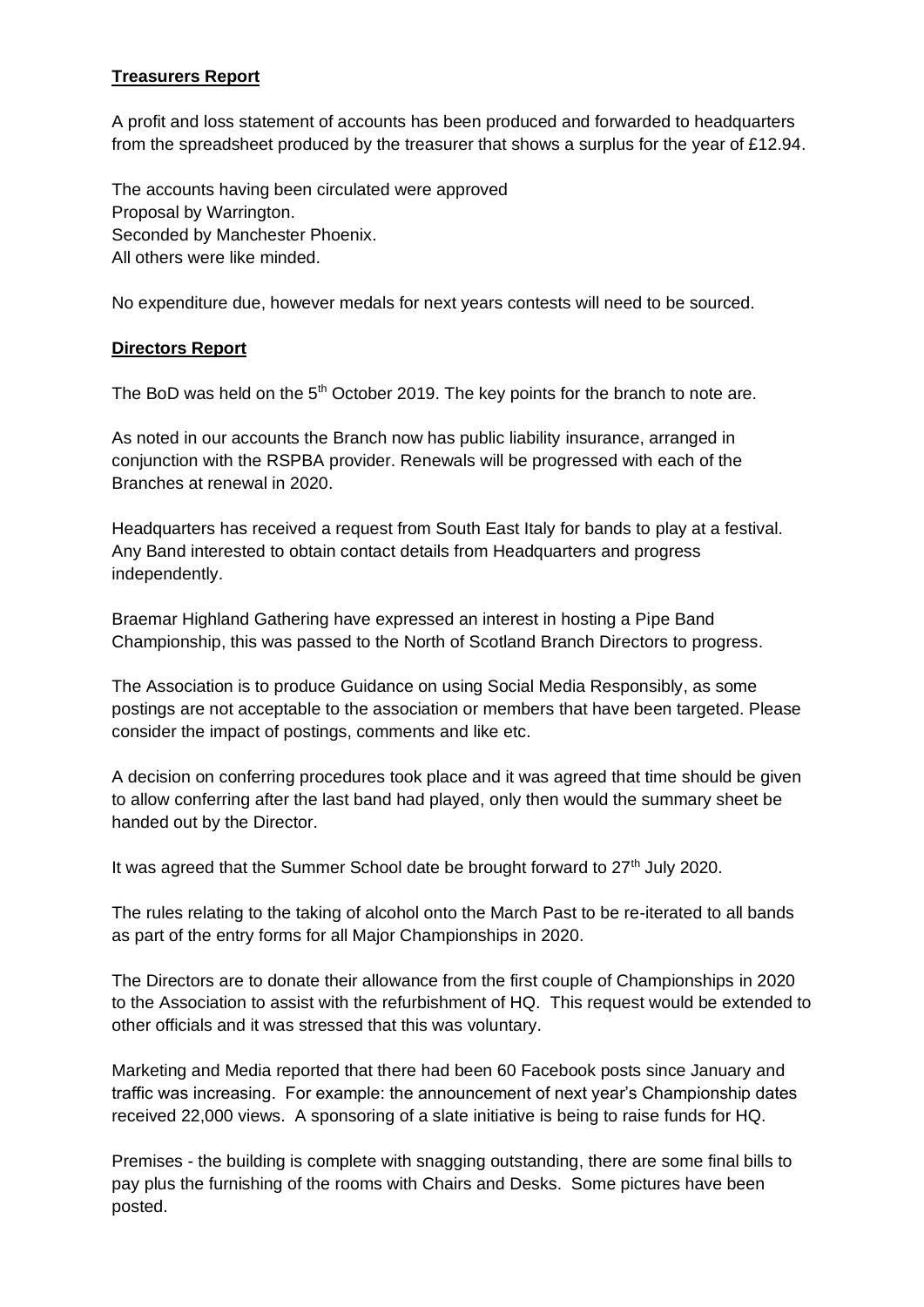The SOSC are to provide a list of proposals for the Order Paper for the 2020 AGM, to enable feedback to be collated by mid-November, to ensure those changes to be taken forwards can be debated fully at the December BoD meeting. They are in the main administrative clarifications, at this stage there are no competition format rule changes on the horizon that directly impact the competing Bands.

Board Members were reminded that 2020 is the 90<sup>th</sup> Anniversary of the Association.

It was agreed that when bands are disqualified from Championships this should be highlighted on the result sheets.

### **Music Board Report**

There was a MB meeting on the 21<sup>st</sup> September, the minutes were approved by the BoD.

The proposed introduction of a sixth major championship is to be discussed at the next MB meeting and should include a solution as to how this could be funded.

The Grade Realignment project document has been issued for early comment. Two items were a) The introduction of a Development Grade and b) The merging of the current 3B and 3A grades.

A discussion took place which summarised the situation as follows.

- Don't see the need for additional grades, previously rejected Grade 5.
- Review the Playing Requirements of Each of the Existing Grades, to include progression from Development to Grade1
- Assign the right bands to each of the Grades.
- Consider Registration to manage a member being associated with the Right Band. Having been in a band does not always mean one attained that grade, similarly
- quantity is not always a measure of impact (Higher to lower)

A number of bands thought the right moves were being taken with monitoring bands and moving them within the season based on them being monitored / recommended for a change of Grade.

World Solo Drumming, there will be only 4 qualifiers from each Adult heat in the morning as proposed in the WSD Review report presented. A request from the Metro Cup to host a qualifier again in 2020 was accepted.

Vacancies exist for reps for Music Board (Drumming) and the Pipe Band College.

# **2020 Branch Competitions / (and workshop).**

The events are open to all branches, to increase the viability of the events and vary the competition. Within each section of the open competition, confined branch results will also be announced. The entry forms are available on the NWE Branch Website.

Venues continue to be sought. It is envisaged we will be able to hold some in Manchester however provisionally St Josephs will be booked. Chris is to contact both Oldham and the Manchester Community Band to see if they have suitable venues.